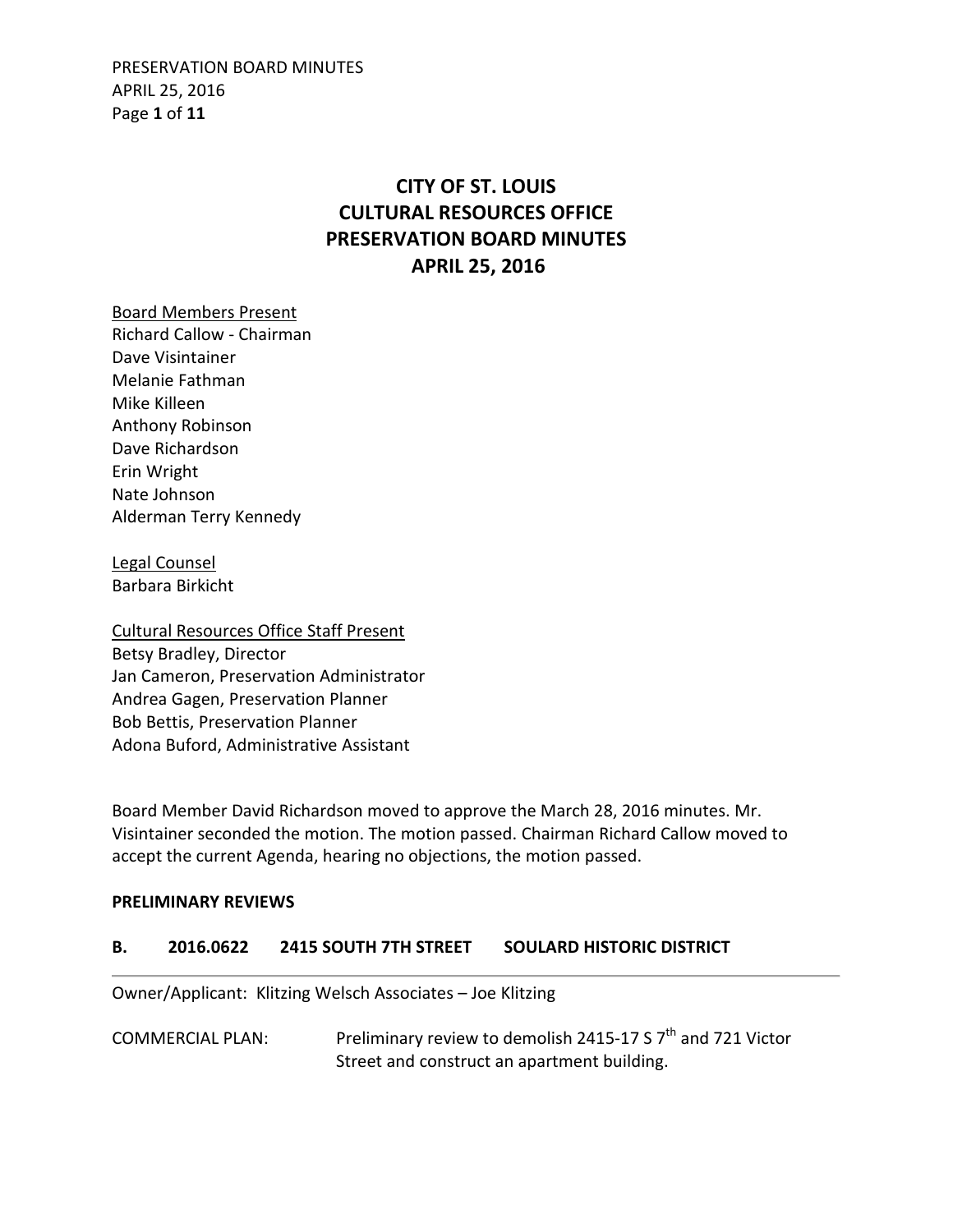### PRESERVATION BOARD MINUTES APRIL 25, 2016 Page **2** of **11**

PROCEEDINGS: On April 25, 2016, the Preservation Board of the City of St. Louis met, pursuant to Ordinance #64689 of the City Code, to consider a Preliminary Review of Demolitions of 2403, 2405, 2415-17 S. 7th Boulevard and 921 Victor Street and construction of an apartment building at 2415 S. 7th Boulevard in the Soulard Local Historic District. The Preliminary Review application was submitted by Joe Klitzing of KlitzingWelsch on behalf of Whistler One L.L. C. Board members Richard Callow (Chair), Alderman Terry Kennedy, Nate Johnson, Melanie Fathman, David Visintainer, Anthony Robinson, Mike Killeen, David Richardson and Erin Wright were present for the testimony for this agenda item.

> Cultural Resources Office Director Betsy Bradley described the properties proposed for demolition and the proposal for a five story apartment building of 118 units with 89 on-site parking spaces which would extend on St. 7<sup>th</sup> from Barton to Victor Streets, and along much of Victor.

 She described the Merit and non-contributing properties proposed for demolition and noted that the small industrial and commercial buildings would be difficult to convert to new uses and do not represent the mid-nineteenth century housing that is significant in the Soulard Historic District. She referred to the agenda which reviews the demolition review criteria in Ordinances #64689 and #64832 and the Soulard Historic District Standards. She also referred to the Soulard Historic District Standards for new construction and described the proposed building, identified the Model Example used for its design, and design features that reduced the visual impact of its scale.

 Ms. Bradley reported that she had received two letters about this project. An email from Alderman Jack Coatar supported the proposal. Soulard Luann Denton expressed concern about the scale of the building and the difference in the scale of it and other residential properties.

 Joe Klitzing, representing the applicant, spoke briefly about the project.

 Lillian Thompson, a resident of Soulard, expressed concern over the visual impact of the large building and the quality of life that could be affected by so many new residents. Rick Radford, a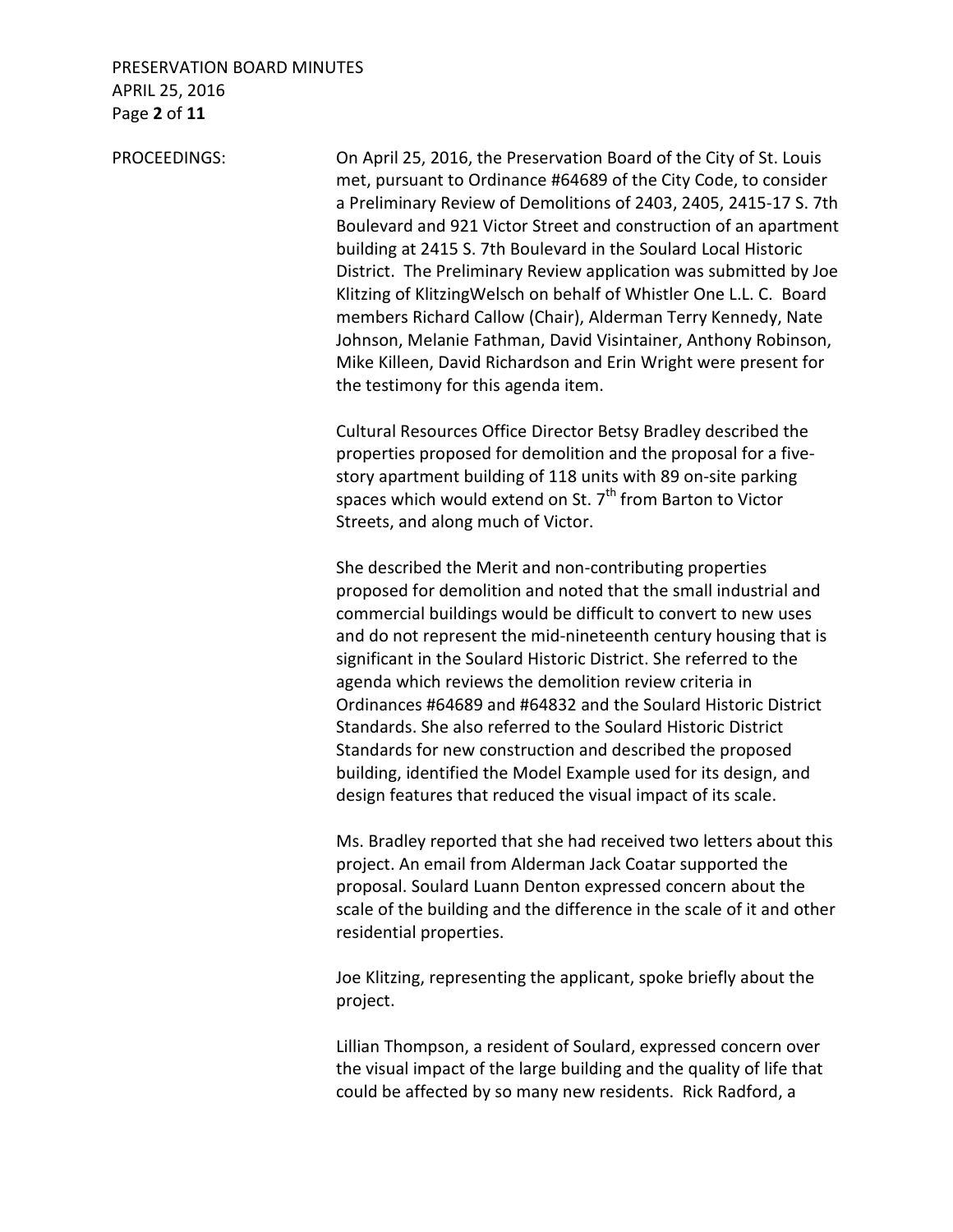### PRESERVATION BOARD MINUTES APRIL 25, 2016 Page **3** of **11**

 Soulard resident, noted concern about the effects of so many new residents and suggested that the new building be smaller. FINDINGS OF FACTS: The Preservation Board found that: • the buildings and structures proposed for demolition are a mix of Merit resources and un-protected ones. Yet they do not convey strongly the architecture and history of the Soulard Neighborhood that has been recognized as significant as the earliest surviving residential neighborhood in the city; • the circa 1920s buildings at 921 Victor and 2403 S. 7th are contributing resources to the Soulard Neighborhood Local and National Historic District due to their age and therefore are Merit buildings. The Victor Iron Works complex of buildings and storage yard structures are identified as contributing to the Soulard Historic district and therefore is a Merit property. The dates of construction of the later buildings on the iron works property have not been determined and could be before or after the 1929 cut-off. The 1950s building on the 921 Victor property is a non-contributing building and therefore is not in a protected category; the buildings are Sound, in terms of the Ordinance; • there is no evidence that any of the buildings would have to be reconstructed to be put back into use; • there is no evidence that the demolition of these properties would be directly related to the preservation of other buildings in need of rehabilitation; • the locations of the properties in a National Register historic district means that historic tax credits could be used to fund rehabilitation projects, except for the building at the corner of Victor and S. 9th. Yet the nature of the buildings and the limitations of historic tax credit program standards would hamper the redevelopment of both properties for new uses in Soulard; • the demolition of the existing buildings and construction of the proposed apartment building would have a significant effect on urban design of the block and frontage on S. 7th and Victor, in particular. The varied character of the S. 7th and Victor blockfronts would be replaced by uniform blockfronts. • the proposed new construction is a five-story apartment building consisting of 118 units and 89 on-site parking spaces. The building responds to the intent of the New Construction section of the Soulard Historic District Standards, while not meeting every standard. An industrial building with large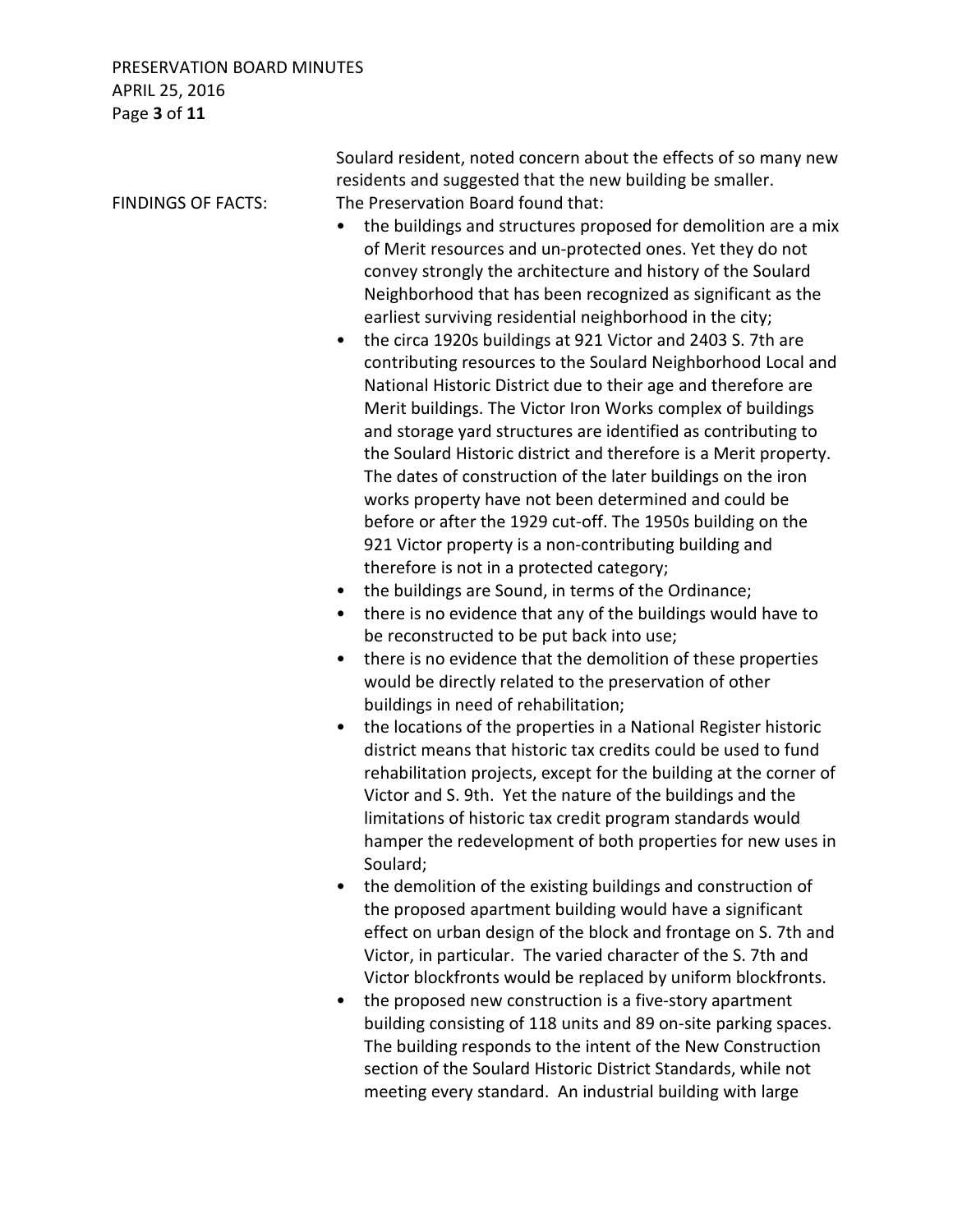PRESERVATION BOARD MINUTES APRIL 25, 2016 Page **4** of **11**

 windows filled with industrial sash is the Model Example for the building, which has similar fenestration; • the building has a scale that is seldom seen in Soulard, but is on the same block as the large-scale Polar Wave complex and across the street from Humboldt School. The height of the building would approximate that of the taller portion of the Polar Wave complex. Design elements have been introduced to reduce the visual effects of the scale and height; • the façade materials, as well as returns on non-street-facing elevations, will be two colors of brick, and meet the standards for façade materials. The materials for the fifth story and for the private facades of the building do not meet the standards; • the design of how to handle the grade change, site work, walls and fences, accessibility, sidewalks and steps, landscaping, and lighting has not yet been determined; • a review of the Soulard Historic District New Construction Standards indicates that the proposed new building meets the requirement to be architecturally compatible with the existing block face as to building setbacks, scale, articulation and rhythm, overall architectural character and general use of exterior materials or colors; • the proposed construction would require a zoning change and would begin within one year; and that • while the proposed new construction would require the demolition of Merit buildings and structures, the review of the demolition review criteria points to challenges for rehabilitation of the existing buildings. The proposed new construction is sufficient reason to approve the demolitions. BOARD DECISION: It was the decision of the Preservation Board to grant preliminary approval to the proposal with the stipulations that demolition permits be approved after a building permit for the new construction has been applied for and that final drawings, site work elements, details, materials and colors be reviewed and approved by the Cultural Resources Office staff. The motion was made by Board Member David Richardson made the motion, and seconded by Nate Johnson. The motion carried with eight members voting in favor of it.

#### **C. 2015.2069 2212-2230 SHENANDOAH McKINLEY HEIGHTS HISTORIC DISTRICT**

Owner/Applicant: Affordable City Homes of St. Louis Inc.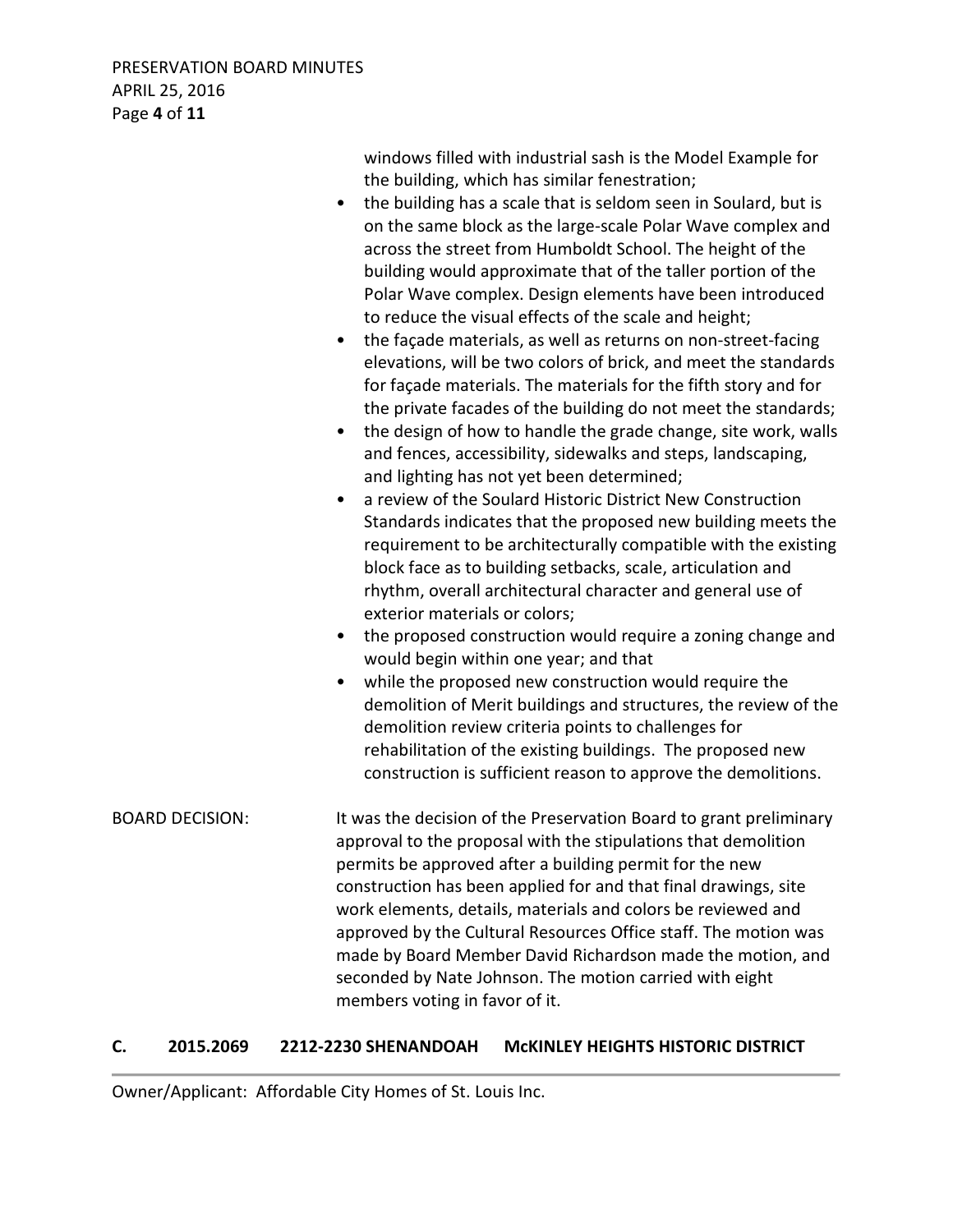# PRESERVATION BOARD MINUTES APRIL 25, 2016 Page **5** of **11**

| <b>RESIDENTIAL PLAN:</b>  | Preliminary review to construct five detached single-family<br>houses.                                                                                                                                                                                                                                                                                                                                                                                                                                                                                                                                                                                                                                                                                                                                                                                                                                                     |
|---------------------------|----------------------------------------------------------------------------------------------------------------------------------------------------------------------------------------------------------------------------------------------------------------------------------------------------------------------------------------------------------------------------------------------------------------------------------------------------------------------------------------------------------------------------------------------------------------------------------------------------------------------------------------------------------------------------------------------------------------------------------------------------------------------------------------------------------------------------------------------------------------------------------------------------------------------------|
| PROCEEDINGS:              | On April 25, 2016, the Preservation Board of the City of St. Louis<br>met, pursuant to Ordinance #64689 of the City Code, to consider<br>a Preliminary Application to construct five detached single-family<br>houses, at 2212 to 2230 Shenandoah Avenue, in the McKinley<br>Fox Local Historic District. The application was submitted by Larry<br>Rowles, the representative of the project developer, Affordable<br>City Homes of St. Louis, Inc. Board members Richard Callow<br>(Chair); David Visintainer; Michael Killeen; Nathaniel Johnson;<br>David Richardson; Melanie Fathman; Erin Wright; Anthony<br>Robinson and Alderman Terry Kennedy were present for the<br>testimony for this agenda item.                                                                                                                                                                                                             |
|                           | Jan Cameron of the Cultural Resources Office made a<br>presentation that examined the sections of City Ordinance<br>#67901, which sets forth the standards for residential new<br>construction in the McKinley Fox Local Historic District. She<br>testified that the project was to be constructed on a vacant site<br>and would include one accessible unit. The design of the buildings<br>is based upon a historic Model Example at 2254 Shenandoah and<br>the project was generally in compliance with the Standards. She<br>also stated that the developer had agreed to comply with the<br>Cultural Resources Office conditions, including full brick gables on<br>the end units and to add a frieze board trim to the other side<br>elevations. Ms. Cameron introduced a letter from 7 <sup>th</sup> Ward<br>Alderman Jack Coatar, in support of the project with the Cultural<br>Resources Office's stipulations. |
|                           | Larry Rowles, project representative, spoke in support of the<br>project, and responded to questions from the Board.                                                                                                                                                                                                                                                                                                                                                                                                                                                                                                                                                                                                                                                                                                                                                                                                       |
|                           | Rocco Danna, Vice President of the McKinley Heights<br>Neighborhood Association, spoke in general support of the<br>project, but noted that the Model Example had a front parapet<br>which these designs do not, and that such parapets were<br>predominant in the historic district. He requested that the<br>buildings be redesigned to include parapets.                                                                                                                                                                                                                                                                                                                                                                                                                                                                                                                                                                |
| <b>FINDINGS OF FACTS:</b> | The Preservation Board found that:                                                                                                                                                                                                                                                                                                                                                                                                                                                                                                                                                                                                                                                                                                                                                                                                                                                                                         |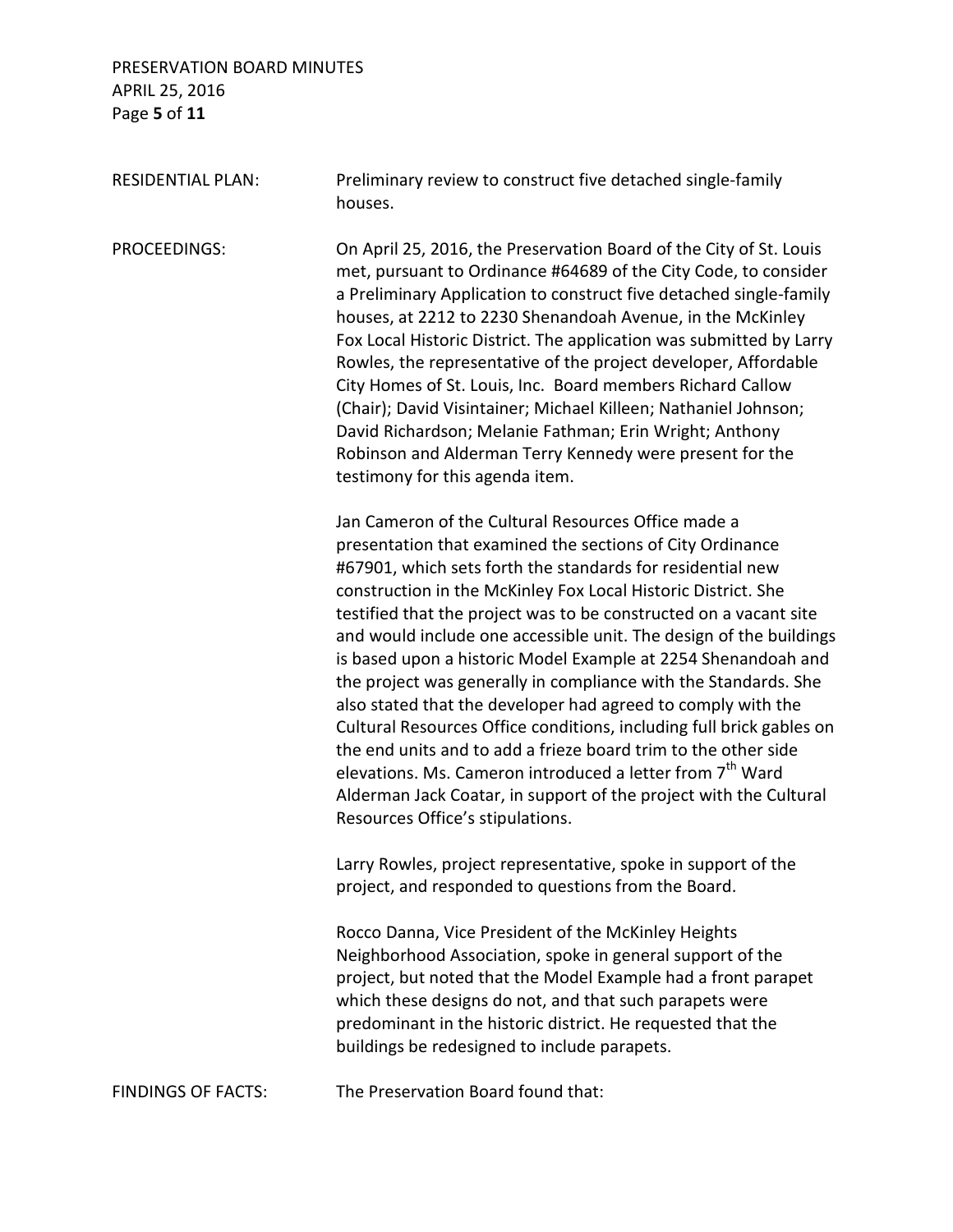|                        | the proposed site for construction, 2212 to 2230 Shenandoah<br>Avenue, is located in the McKinley Heights Local Historic<br>District;<br>the proposed massing, scale, and proportions of the buildings<br>$\bullet$<br>are appropriate for its site and compatible with adjacent<br>buildings; and that<br>the design for the new building uses a Model Example, 2254<br>$\bullet$<br>Shenandoah, as a Model Example, as required by the McKinley<br>Heights standards; however, the proposed design deviates<br>from the Model Example as it lacks raking parapets that flank<br>the roof slopes. |
|------------------------|----------------------------------------------------------------------------------------------------------------------------------------------------------------------------------------------------------------------------------------------------------------------------------------------------------------------------------------------------------------------------------------------------------------------------------------------------------------------------------------------------------------------------------------------------------------------------------------------------|
| <b>BOARD DECISION:</b> | It was the decision of the Preservation Board to grant preliminary<br>approval of the application for the new construction, with the<br>stipulation that the front elevations be redesigned to include<br>parapet extensions consistent with the Model Example and other<br>buildings in the district; and that final plans and materials will be<br>reviewed and approved by the Cultural Resources Office.<br>The motion was made by Board member Nate Johnson and<br>seconded by Mr. Killeen. The motion passed with all Board<br>Members voting in favor and none opposed.                     |

#### **D. 2016.0540 3333 MISSOURI AVENUE BENTON PARK HISTORIC DISTRICT**

| Owner: Lucas Singorelli<br>Applicant: John Killeen |                                                                                                                                                                                                                                                                                                                                                            |
|----------------------------------------------------|------------------------------------------------------------------------------------------------------------------------------------------------------------------------------------------------------------------------------------------------------------------------------------------------------------------------------------------------------------|
| <b>RESIDENTIAL PLAN:</b>                           | Preliminary review to construct a small single-family house.                                                                                                                                                                                                                                                                                               |
| PROCEEDINGS:                                       | On April 25, 2016, the Preservation Board of the City of St. Louis<br>met, pursuant to Ordinance #64689 of the City Code, to consider<br>a Preliminary Application to construct a single-family house, at<br>3335 Missouri Avenue, in the Benton Park Local Historic District.<br>The application was submitted by the project developer, John<br>Killeen. |
|                                                    | Board members Richard Callow (Chair), David Visintainer, Mike<br>Killeen, David Richardson, Nate Johnson, Anthony Robinson, Erin<br>Wright, Alderman Terry Kennedy and Melanie Fathman were<br>present for the testimony for this agenda item. Board member                                                                                                |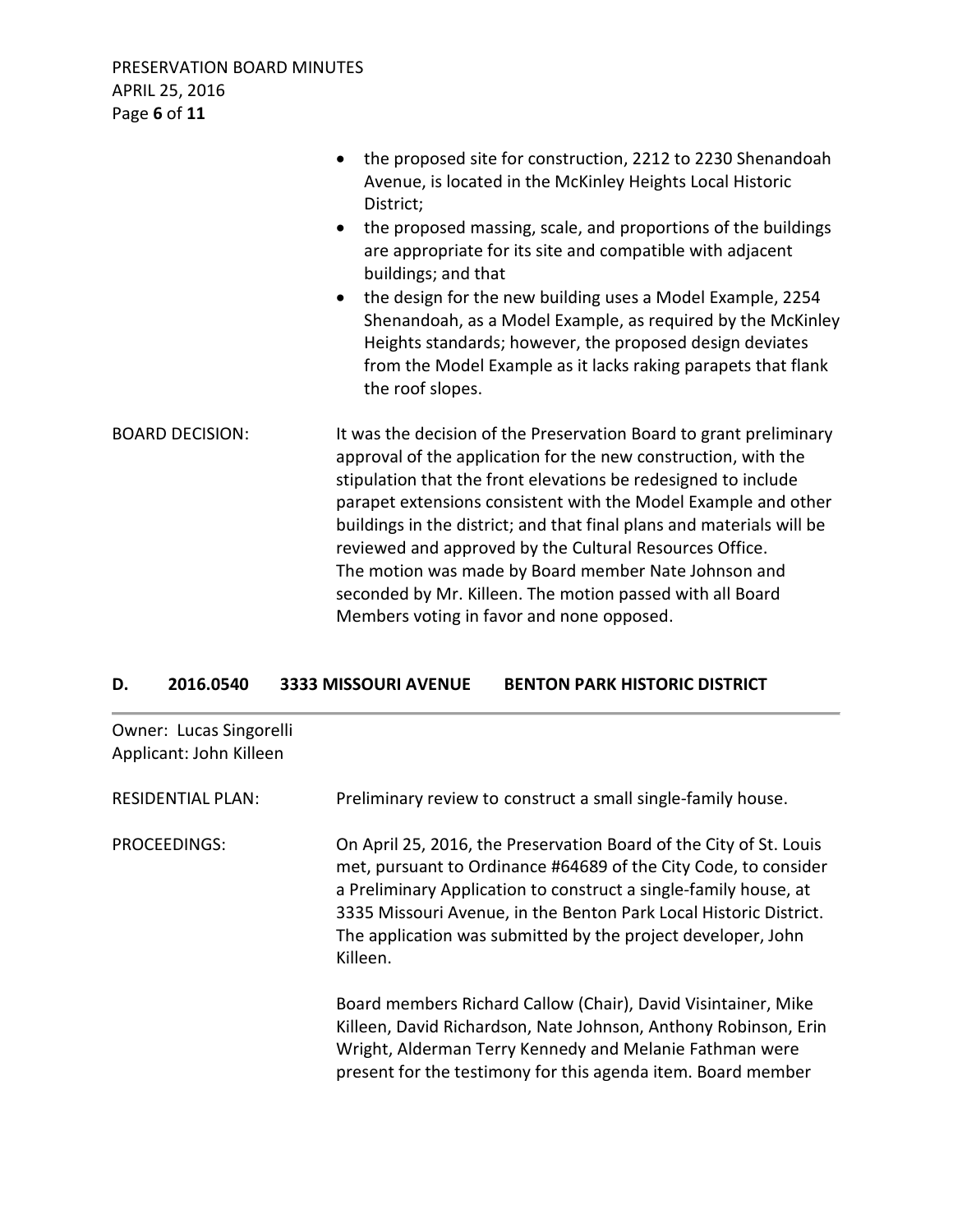### PRESERVATION BOARD MINUTES APRIL 25, 2016 Page **7** of **11**

|                           | Michael Killeen recused himself from the discussion and vote for<br>this project.                                                                                                                                                                                                                                                                                                                                                                                                                                                                                                                                                                                                                               |
|---------------------------|-----------------------------------------------------------------------------------------------------------------------------------------------------------------------------------------------------------------------------------------------------------------------------------------------------------------------------------------------------------------------------------------------------------------------------------------------------------------------------------------------------------------------------------------------------------------------------------------------------------------------------------------------------------------------------------------------------------------|
|                           | Bob Bettis of the Cultural Resources Office made a presentation<br>that examined the sections of City Ordinance #67175, which sets<br>forth the standards for residential new construction in the Benton<br>Park Local Historic District. He testified that the project was a<br>contemporary interpretation of a historic Model Example at 3333<br>Missouri Ave., was generally in compliance with the Standards.                                                                                                                                                                                                                                                                                              |
|                           | The Benton Park Neighborhood Association submitted a letter in<br>support of the project.                                                                                                                                                                                                                                                                                                                                                                                                                                                                                                                                                                                                                       |
|                           | John Killeen, the property developer, spoke in support of the<br>project.                                                                                                                                                                                                                                                                                                                                                                                                                                                                                                                                                                                                                                       |
| <b>FINDINGS OF FACTS:</b> | The Preservation Board found that:<br>the proposed site for construction, 3335 Missouri Avenue, is<br>$\bullet$<br>located in the Benton Park Local Historic District;<br>the design for the new building uses the Model Example as a<br>$\bullet$<br>basis for "comparison and as a source of ideas for  new<br>construction" and introduces contemporary design while<br>referencing the form, scale and material of the Model<br>Example; and that<br>the proposed massing, scale, and proportions of the building is<br>$\bullet$<br>appropriate for its site and compatible with adjacent<br>buildings. The design is compatible as a contemporary design<br>within the context of the block and district. |
| <b>BOARD DECISION:</b>    | It was the decision of the Preservation Board to grant preliminary<br>approval for the new construction, with the stipulation that<br>details and specifications are submitted to the Cultural Resources<br>Office for review and final plans and exterior materials are<br>approved by the Cultural Resources Office. The motion was made<br>by Board member Erin Wright and seconded by Alderman<br>Kennedy. The motion passed unanimously.                                                                                                                                                                                                                                                                   |
|                           |                                                                                                                                                                                                                                                                                                                                                                                                                                                                                                                                                                                                                                                                                                                 |

#### **APPEALS OF DENIALS**

### **F. 2016.0424 1303 SIDNEY STREET SOULARD HISTORIC DISTRICT**

Owner/Applicant: Rick Radford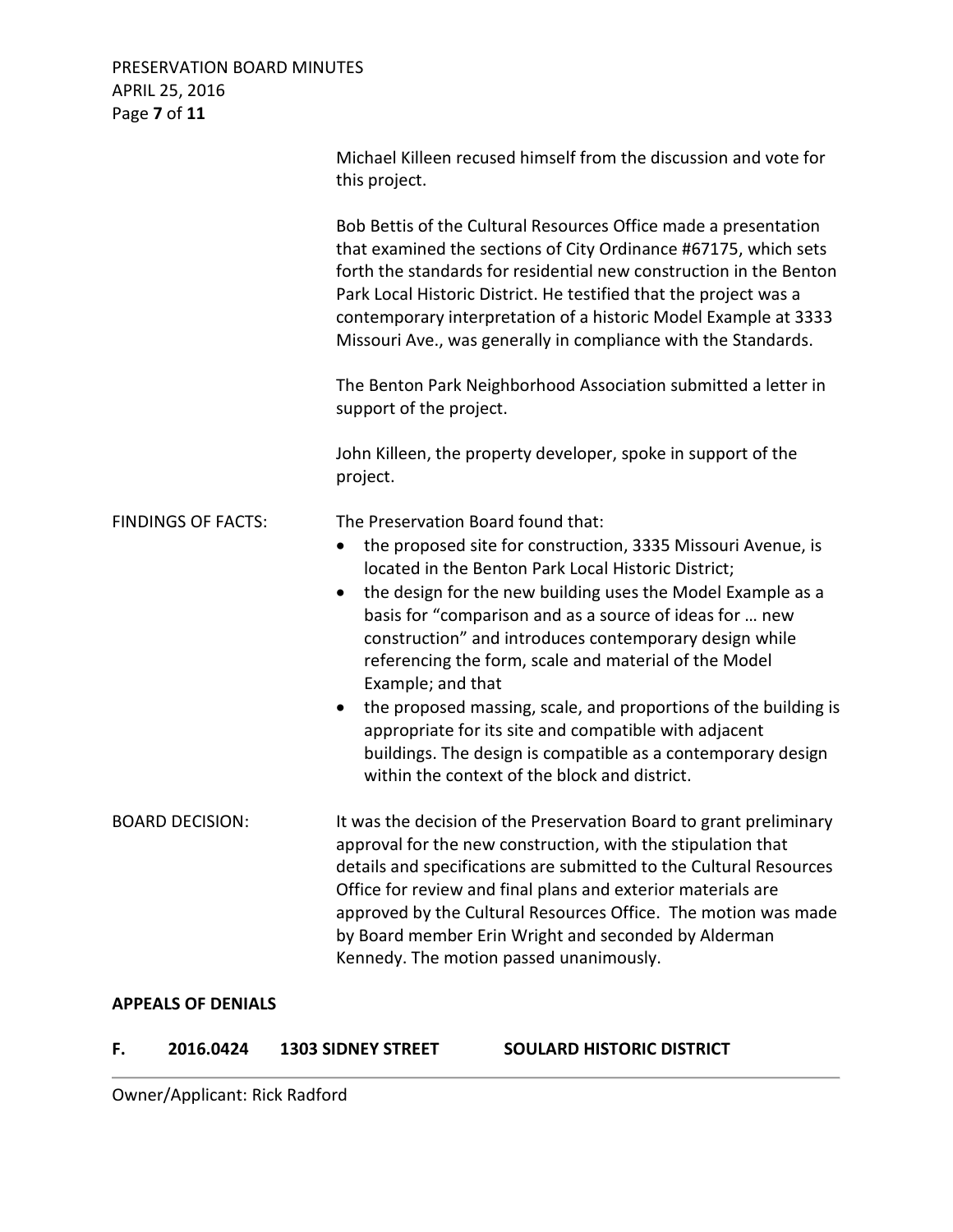# PRESERVATION BOARD MINUTES APRIL 25, 2016 Page **8** of **11**

| <b>RESIDENTIAL PLAN:</b>  | Appeal of a staff denial of a building permit application to<br>construct two decks.                                                                                                                                                                                                                                                                                                                                                                               |
|---------------------------|--------------------------------------------------------------------------------------------------------------------------------------------------------------------------------------------------------------------------------------------------------------------------------------------------------------------------------------------------------------------------------------------------------------------------------------------------------------------|
| <b>PROCEEDINGS:</b>       | On April 25, 2016, the Preservation Board of the City of St. Louis<br>met, pursuant to Ordinance #64689 of the City Code, to<br>consider an appeal of the Director's Denial of a building permit<br>application to construct a two-story deck, at 1303 Sidney Street in<br>the Soulard Park Local Historic District. The owner submitted the<br>appeal.                                                                                                            |
|                           | Board members Richard Callow (Chair), David Visintainer, David<br>Richardson, Anthony Robinson, Alderman Terry Kennedy, Nate<br>Johnson, Mike Killeen, Erin Wright and Melanie Fathman were<br>present for the testimony for this agenda item.                                                                                                                                                                                                                     |
|                           | Andrea Gagen of the Cultural Resources Office made a<br>presentation that examined the sections of City Ordinance<br>#62382, which sets forth the standards for appendages in the<br>Soulard Local Historic District.                                                                                                                                                                                                                                              |
|                           | Ms. Gagen entered into the record certified copies of Ordinances<br>#64689, as amended by #64925, and #57078 as amended by<br>#62382; the Board agenda and the PowerPoint presentation for<br>1303 Sidney St.; and the building permit application.                                                                                                                                                                                                                |
|                           | Rick Radford, owner and appellant, testified in support of the<br>project and explained his reasons for wanting the two-story deck.<br>He also used a PowerPoint presentation and submitted a copy of<br>that presentation into the record.                                                                                                                                                                                                                        |
| <b>FINDINGS OF FACTS:</b> | The Preservation Board found that:<br>1303 Sidney Street is located in the Soulard Local Historic<br>District;<br>the owner proposes to construct a two-story deck between<br>٠<br>the buildings at 1301 and 1303 Sidney St.;<br>the owner owns both buildings;<br>the historic district standards require that appendages be<br>reconstructed or based on a Model Example; and that<br>the proposed deck does not comply with the historic district<br>standards. |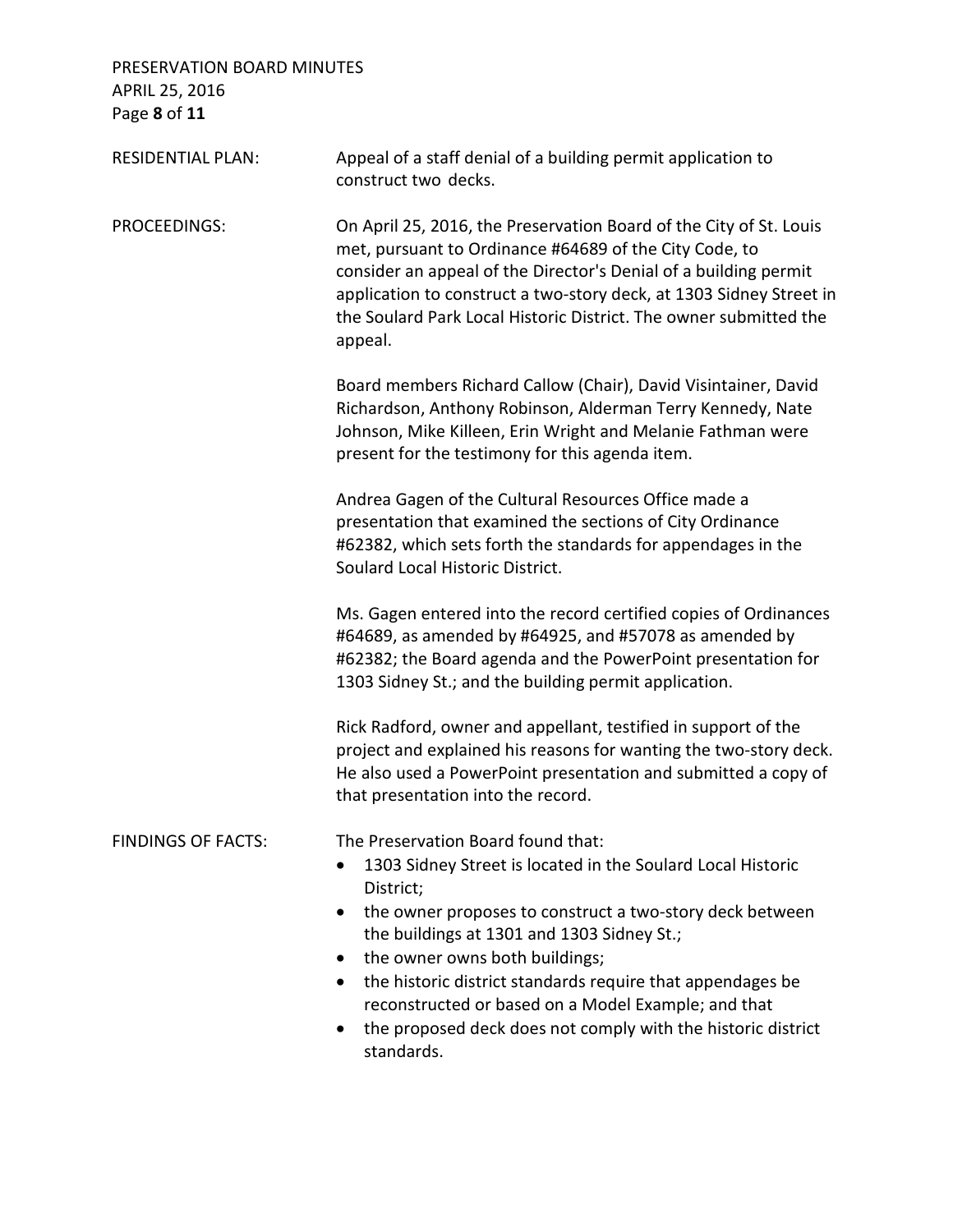PRESERVATION BOARD MINUTES APRIL 25, 2016 Page **9** of **11**

BOARD DECISION: It was the decision of the Preservation Board to overturn the Director's denial of the building permit application to construct a two-story deck subject to scaled drawings being submitted that are pursuant to his testimony, as the deck will be minimally visible due to the narrow width of the gangway. The motion was made by Board Member Mike Killeen and seconded by Mr. Richardson. The motion passed 7-1, with Board Member David Visintainer opposed.

#### **G. 2016.0168 4530 McPHERSON CENTRAL WEST END HISTORIC DISTRICT**

Owner/Applicant: Jacqueline Henmi

| <b>RESIDENTIAL PLAN:</b> | Appeal of a staff denial of a building permit application to replace<br>an existing retaining wall.                                                                                                                                                                                                                                                               |
|--------------------------|-------------------------------------------------------------------------------------------------------------------------------------------------------------------------------------------------------------------------------------------------------------------------------------------------------------------------------------------------------------------|
| PROCEEDINGS:             | On April 25, 2016, the Preservation Board of the City of St. Louis<br>met, pursuant to Ordinance #64689 of the City Code, to<br>consider an appeal of the Director's Denial of a building permit<br>application to construct two retaining walls, at 4530 McPherson<br>Avenue in the Central West End Local Historic District. The owner<br>submitted the appeal. |
|                          | Board members Richard Callow (Chair), David Visintainer, David<br>Richardson, Anthony Robinson, Nate Johnson, Alderman Terry<br>Kennedy, Erin Wright, Mike Killeen and Melanie Fathman were<br>present for the testimony for this agenda item.                                                                                                                    |
|                          | Bob Bettis of the Cultural Resources Office made a presentation<br>that examined the sections of City Ordinance #69423, which sets<br>forth the standards historic buildings in the Central West<br>End Local Historic District.                                                                                                                                  |
|                          | Mr. Bettis entered into the record certified copies of Ordinances<br>#64689, as amended by #64925, and #69423; the Board agenda<br>and the PowerPoint presentation for 4530 McPherson Avenue;<br>and the building permit application.                                                                                                                             |
|                          | No one was present to represent the owner or contacted the<br>Cultural Resources Office to indicate that no one could attend the<br>meeting.                                                                                                                                                                                                                      |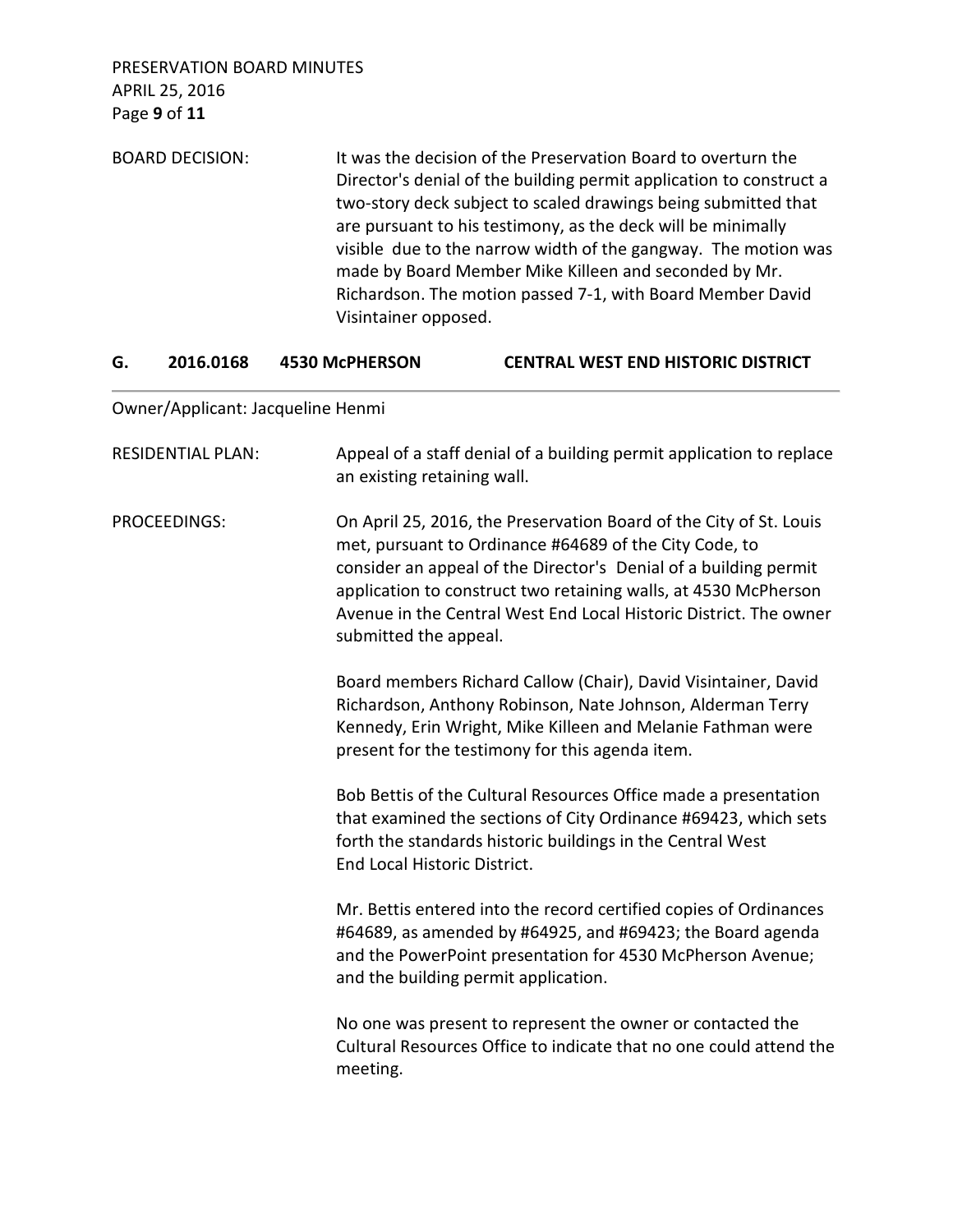| <b>FINDINGS OF FACTS:</b> | The Preservation Board found that:<br>4530 McPherson Avenue is located in the Central West End<br>$\bullet$<br>Local Historic District;<br>the retaining walls were constructed without a permit;<br>$\bullet$<br>the original slope of the front terrace had been altered<br>$\bullet$<br>previously by a non-compliant wood railroad tie retaining wall;<br>the standards require that when a non-compliant wall is<br>$\bullet$<br>removed, the original grade of the property be returned if<br>feasible; the appellant has not submitted evidence that the<br>original grade cannot be restored;<br>the standards also clearly state that if a "tie-wall" requires<br>$\bullet$<br>replacement, a more appropriate – different – material must<br>be used; and that<br>the retaining wall is highly visible and disrupts a long<br>$\bullet$<br>stretch of original earth terraces with slopes adjacent to the<br>sidewalk. |
|---------------------------|----------------------------------------------------------------------------------------------------------------------------------------------------------------------------------------------------------------------------------------------------------------------------------------------------------------------------------------------------------------------------------------------------------------------------------------------------------------------------------------------------------------------------------------------------------------------------------------------------------------------------------------------------------------------------------------------------------------------------------------------------------------------------------------------------------------------------------------------------------------------------------------------------------------------------------|
| <b>BOARD DECISION:</b>    | It was the decision of the Preservation Board to uphold the<br>Director's denial of the building permit, as the constructed<br>retaining walls did not comply with the Central West End Historic<br>District standards. The motion was made by Board Member Mike<br>Killeen and seconded by Mr. Visintainer. The motion passed<br>unanimously.                                                                                                                                                                                                                                                                                                                                                                                                                                                                                                                                                                                   |

# **SPECIAL AGENDA ITEMS**

Nominations to the National Register of Historic Places

| Η.            | Locust Street Automotive District Boundary Increase II<br>2722-2900 Locust Street                                                                                                                                                                                                                                                                                                                              |
|---------------|----------------------------------------------------------------------------------------------------------------------------------------------------------------------------------------------------------------------------------------------------------------------------------------------------------------------------------------------------------------------------------------------------------------|
| ACTION:       | It was the decision of the Preservation Board to direct the staff to<br>prepare a report for the Missouri State Historic Preservation<br>Office that the Locust Street Automotive District Boundary Increase II<br>meets the requirements for the listing on the National Register. The<br>motion was made by Board member Anthony Robinson and seconded by<br>Mr. Visintainer. The motion passed.             |
| Ι.<br>ACTION: | Mansion House Center Historic District/200-444 N. Fourth Street<br>It was the decision of the Preservation Board to direct the staff to<br>prepare a report for the Missouri State Historic Preservation<br>Office that the Mansion House Center Historic District meets the<br>requirements for the listing on the National Register. The<br>motion was made by Board member Anthony Robinson and seconded by |